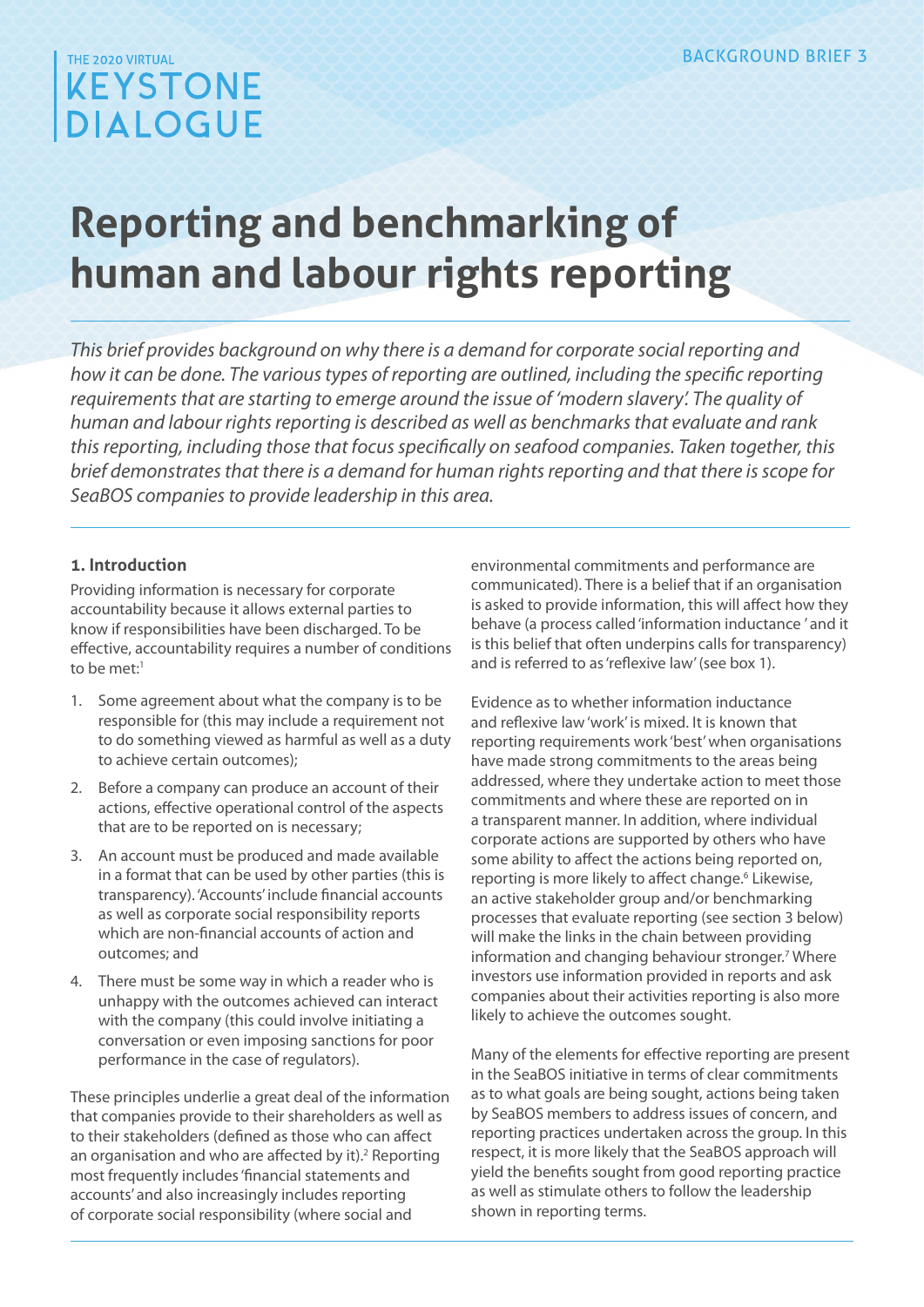#### **Box 1: Some terms explained**

*Information inductance:* describes the process by which the provision of information creates behaviour change in those providing the information.<sup>3</sup> The exact way in which this process happens is complex and changes according to the issue being addressed and the context in which demand for information arises. The relationship between information and actions also changes over time, between different places and topics. Additionally, the provision of information by an organisation about its impacts (even those not directly under its control) can be interpreted as implying that it accepts some responsibility for those actions. This explains why reporting can feel risky to those undertaking it and why information provision often has to be mandated.

*Reflexive law:* this form of law emerged as it became harder for a single nation state to regulate corporations as a result of the globalisation of business activity. The aim of reflexive law is to provide a less direct way of regulating by "encouraging internal critical reflection"4 within organisations. This type of law is "no maker of miracles in the realm of justice"<sup>5</sup> but relies on corporations taking action on the basis of what they learn from the process of creating a report. Making reporting a legal requirement, therefore, has this hope at its core: that the process of reporting will create organisational learning as well as better performance.

#### **2. Reporting requirements**

Corporate reporting requirements arise from diverse sources with different degrees of authority to regulate (see Box 2). Reporting on human and labour rights performance usually arises from demands for nonfinancial disclosure, but core financial reporting requirements are also generally applicable and should inform disclosure choices.

Some additional points on corporate reporting should be made:

**•** The main criteria used for information to be included in Annual Report and Accounts is the criteria of materiality. For example, in financial reporting a piece of information is deemed to be 'material' if its disclosure is likely to affect a user's perception. This is a principles-based test with some quantitative guides as to when materiality is likely to be triggered. For example, if a financial item is more than 10% of any base (eg: revenue, assets or liabilities) it is likely to be material; at less than 5% it is unlikely to be material (so not disclosing this information would be acceptable); and between these two figures, judgement is required.

Making a similar judgement for when to disclose human and labour rights issues is more complicated. Given the severity of forced labour effects on those experiencing them, it can be

#### **Box 2: Corporate reporting requirements linked to human and labour rights reporting**

*Reporting in Annual Reports and Accounts* is mandated by company law and includes a general requirement to make disclosures (including non-financial disclosures) that are necessary for users. Beyond the financial statements, for example, the UK's Financial Reporting Council (the body that regulates corporate governance) requires companies to produce a 'strategic report' in order to address how directors have performed their duty to promote the success of the company. This includes a specific duty to disclose information on (among other aspects) respect for human rights to the extent that this information is necessary to understand the organisation's performance.

*Regulated non-financial disclosures* have often been found in company law and reflect the priorities of the country with which they are associated. These disclosures often include information about gender and race equity of employees. As the salience of corporate social responsibility has increased, specific requirements for non-financial reporting have started to emerge. A good example of this is the EU's Non-Financial Reporting Directive (agreed in 2013) which has driven the passage of legislation across EU countries. This process was driven in part by the EU's recognition that the United Nations Guiding Principles (the Ruggie framework – see Background Brief 2) should be underpinned by a legal obligation for companies to demonstrate how they are respecting human rights and undertaking due diligence assessments. Indeed, the UN Guiding Principles and the

OECD Guidelines for Multinational Enterprises indicate that corporate transparency is important and highlight reporting resources that can be used, such as the Global Reporting Initiative.

*Regulated disclosures from other sources* also exist. The UK's Modern Slavery Act contains provision for corporate reporting. This is an example of reporting requirements coming from an Act whose purpose is mainly focused on aspects other than corporate reporting. See also Box 3 for other recent requirements to disclose information on forced labour across the globe.

*Stock exchange listing requirements* are specific disclosure requirements that are relevant to a particular stock exchange. We are not aware of any specific additional requirements related to human rights from stock exchanges' rules.

*Voluntary frameworks for non-financial disclosure* exist across the globe, the most mature and internationally relevant of these is the Global Reporting Initiative (GRI). The GRI suite of standards<sup>i</sup> contains specific guidance on human rights (number 412) and child labour (number 408): a consultation on these standards is due to close in September 2020. The GRI universal standards also include disclosure on human rights issues.

i [https://www.globalreporting.org/standards/]( https://www.globalreporting.org/standards/)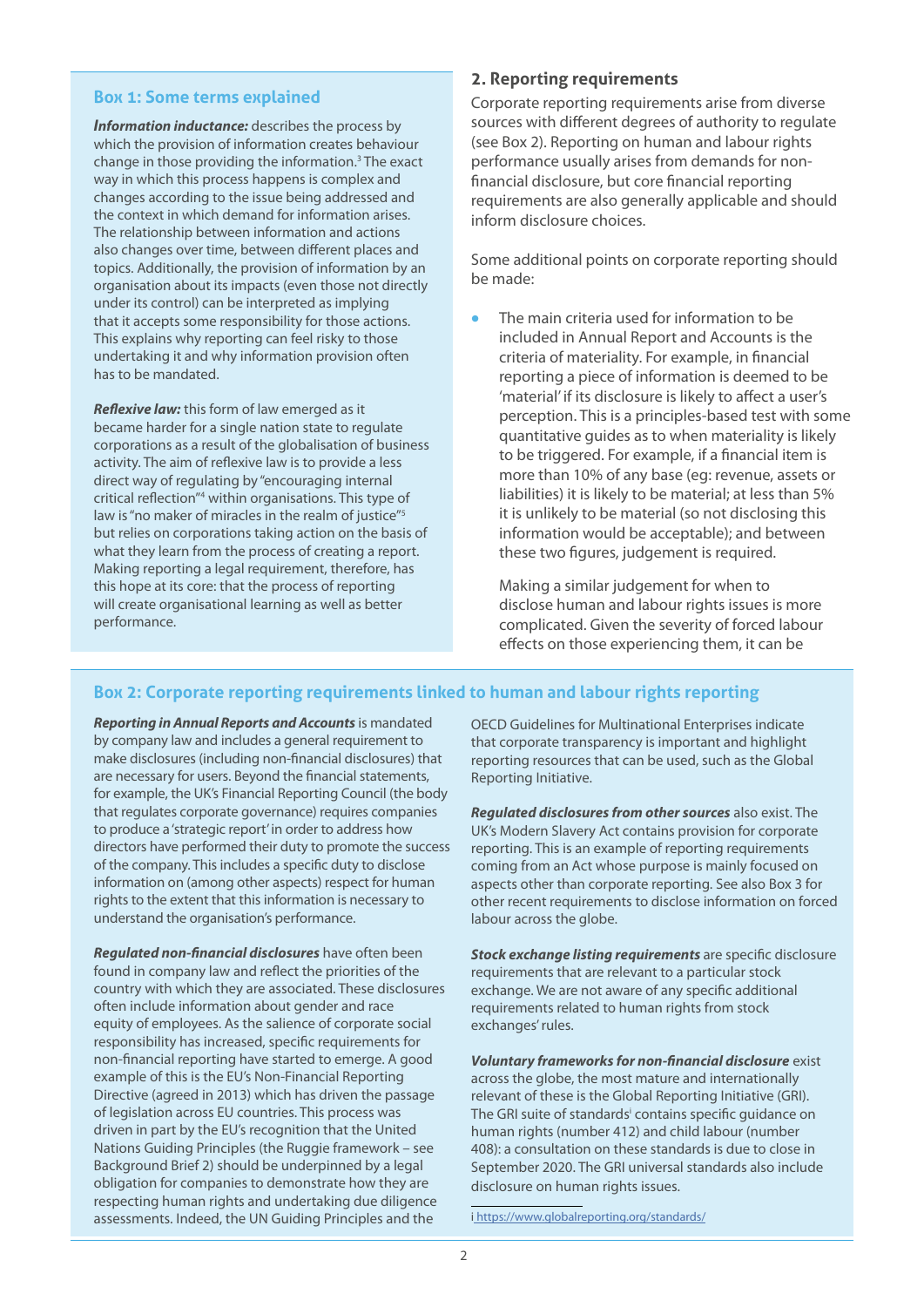argued that a measure of relative incidence (that is, a materiality judgement) is not the sole criteria and with human and labour rights the notion of salience is an important test as well. Salience refers to the quality of something being such that it becomes important in evaluation. In human rights contexts, salience is judged from the perspective of the individual who is suffering the harm and hence an incidence of forced labour may not be material in a quantitative sense but would be salient in terms of disclosure and in how this information would inform stakeholders' views.

**•** Non-compliance with reporting requirements (including those found within company law) is common, especially in the case of disclosures that could be considered less central to assessing the financial performance of a company. If auditors do not highlight failures to disclose data, reporters might be discouraged from reporting. Likewise, if the reporting requirement is poorly designed, it may fail to induce compliance with it.<sup>6</sup> A key aspect of poor design is a lack of oversight of compliance with reporting requirements by some requlatory authority.

Where reporting is viewed as not being sufficient (despite it being generally prescribed) it is common for more both detailed guidance on how to report or additional reporting requirements to emerge. This has been the case in some countries with respect to modern slavery. Box 3 provides a summary of the main specific disclosure mechanisms that currently exist in this area.

Academic and policy literature is starting to emerge that addresses the effectiveness of reporting requirements from the EU Non-Financial Reporting Directive as well as the UK Modern Slavery Act (and some work related to the other similar Acts). Research suggests that these reporting requirements have had limited success in creating good quality reporting across the board (of course, some reporting under these Acts is excellent).

Research that compares the earlier acts (the Californian 2012 Transparency in Supply Chains Act; the EU's 2013 Non-Financial Reporting Directive; and the UK's 2015 Modern Slavery Act) highlights some common design problems.<sup>8</sup> In particular, limitations arise because:

**•** Who is subject to these acts is not clearly defined (the EU Directive is better in this respect). For example, the California Act does not define who are direct suppliers so the scope of any reporting may well differ making comparison of performance impossible. Likewise, it does not specify which labour laws companies should be reporting compliance with (USA laws or the laws of the country where activities are undertaken). Some of these same problems exist in the UK Act where reporters can choose for themselves how

#### **Box 3: Reporting requirements for human rights, forced labour and child labour**

*California'*s 2012 *Transparency in Supply Chains Act* requires retailers and manufacturers to provide information to consumers about efforts undertaken to eliminate slavery and human trafficking in their supply chains. This information is to be supplied in the form of a Slavery and Human Trafficking Statement. Behind this requirement is the goal that this reporting will educate consumers to buy only goods from suppliers who responsibly manage their supply chains.

The *UK's Modern Slavery Act*, passed in 2015, is primarily focused on modern slavery abuses taking place in the UK, and has led to a rise in awareness of the issue, prosecutions and convictions. The Act includes a requirement (section 54) for UK-based companies (and those with a presence in the UK) to provide a 'modern slavery' report on their websites. There is no government site where these statements are registered but a voluntary organisation provides a summary [\(https://www.modernslaveryregistry.](https://www.modernslaveryregistry.org/) [org/](https://www.modernslaveryregistry.org/)). This site also includes reports made by companies covered by the Californian and Australian Acts.

*France'*s 2017 *Duty of Vigilance Law* requires companies covered by it to map, identify, analyse and rank risks (including human rights risks) to evaluate companies, subsidiaries, sub-contractors and suppliers against these risks. In addition, reporters should take action to mitigate risks and evaluate how effective they have been in doing this. This due diligence plan should be published in the company Annual Report.

*Australia*'s 2018 *Modern Slavery Act* (in a similar way to the UK's Act) requires companies covered by the Act to publicly report on actions undertaken to identify and prevent modern slavery (there is no requirement to say if you found incidences of modern slavery). In contrast to the UK Modern Slavery Act, company reports are maintained on a central database by the Government.

In 2019, *The Netherlands* passed a law on *corporate due diligence and child labour*. This law requires a declaration to be submitted to the Dutch competition and market authority about how they have sought to ensure due diligence (including along supply chains) and what actions have been taken if child labour has been found.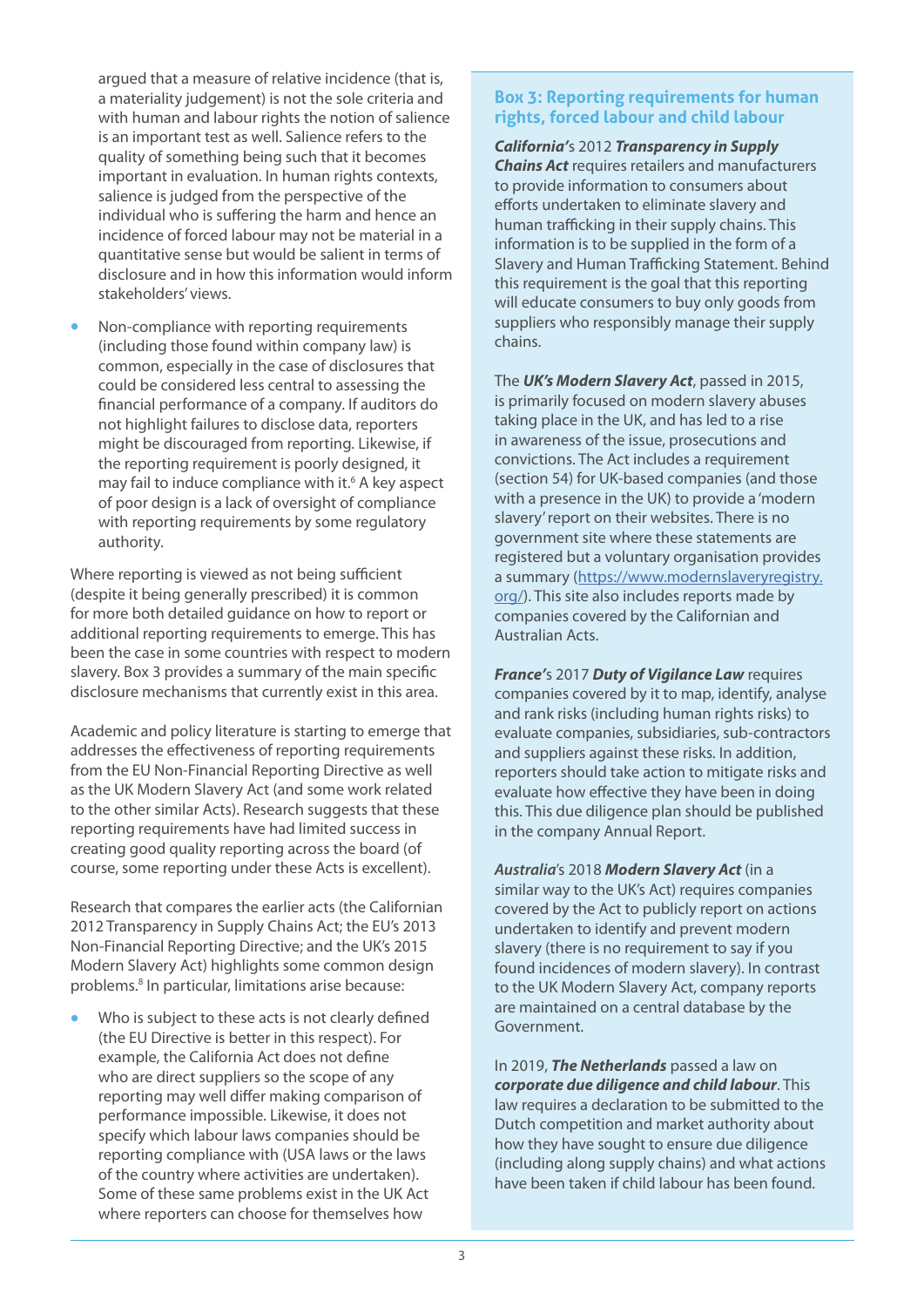to treat subsidiaries in terms of if they are part of their business (and hence subject to reporting requirements) or not.

- **•** The form and nature of reporting required by the California Act (creating a Slavery and Human Trafficking Statement) does not inform consumers because Statements are not readily available to them, and the links between a purchase decision and the company behind the product are not easily visible. Likewise, neither the California Act nor the UK Act requires performance to be disclosed. As a result, a company could formally comply with these Acts, but still have high levels of labour abuse.
- **•** The California and UK Acts also have weak compliance mechanisms surrounding them. Noncompliant companies (under the Californian Act), by law, are supposed to be publicly identified by the State, but this part of the Act has never been followed. Similar weaknesses are present in the UK Act where there is no oversight of compliance with the law or the standards of reporting, and the Government does not maintain any public or private repository of reports (see Box 3 for the voluntary organisation that has created a repository). While the EU Directive is better designed, it shares this weakness of lack of regulatory consequence for non-compliance.

The more recent acts (in France, Australia and the Netherlands) have clearly learned from these earlier Acts in that definitions are clearer, disclosure is more strongly regulated and overseen, and the requirement for saying what labour rights breaches have been found is present, although, concerns also exist around these acts.<sup>9</sup> It is also the case that the reporting requirement in the UK Act was inserted late in the legislative process and the entire Act had to be passed the week before Parliament broke for a general election (any Acts not passed in one Parliamentary term are 'lost' as they are terminated at the time of a general election).<sup>10</sup> While the notion of requiring human rights/labour rights/modern slavery corporate disclosures is sound, the UK Act is not an ideal example of how to do this.

The evidence of the effectiveness of these Acts in terms of inducing good quality reporting is also disappointing. In the case of the California Act, "47% of those subject to the law did not disclose information in all the mandated categories" 8, page 329 and this, along with other weaknesses highlighted above has led to the conclusion that this Act is "not an effective disclosure regime" given the level of non-compliance.<sup>8, page 329</sup> Levels of compliance and standards of reporting under the UK Act are harder to summarise because studies are only now emerging, the majority of which examine reporting in particular sectors. That being said, there is evidence that reporting is not universally good.<sup>11,12,13</sup> There are insights developing, however, as to how some

organisations are changing in response to pressures to report and to address underlying problems in this area.<sup>14</sup> Finally, improvements in reporting may be driven by benchmarking processes.

#### **3. Benchmarking corporate reporting**

An important characteristic of stock markets is the presence of 'information intermediaries': that is institutions who sift through information about listed companies and who then sell their views (drawn from this information) to current and potential shareholders. It is the presence of these intermediaries that helps ensure share prices accurately reflect the underlying value of companies (to the extent that this is possible) and it is believed that intermediaries also have a disciplining effect that ensures that companies operate to achieve the best outcomes they can.

In the context of corporate social and environmental performance there are similar (but less well developed) mechanisms. For example, being within the Dow Jones Sustainability Index or the FTSE 4 Good index is seen as an indication of 'best in class' performance. Benchmarks of corporate social reporting practice operate in a similar way and are starting to emerge in the context of human and labour rights issues (see Box 4).

In addition to reporting databases and benchmarking, there are also information centres that provide information on the shortcomings in corporate human

#### **Box 4: Human and labour rights corporate reporting benchmarks**

The Seafood Stewardship Index ([https://seafood.](https://seafood.worldbenchmarkingalliance.org/) [worldbenchmarkingalliance.org/](https://seafood.worldbenchmarkingalliance.org/)) includes elements related to workers' rights and status; gender equality; health and safety; and local communities engagement. These are areas where human and labour rights issues and performance might be disclosed by companies and where the SSI noted improvements were possible.

The Corporate Human Rights Benchmark ([https://](https://www.corporatebenchmark.org/) [www.corporatebenchmark.org/](https://www.corporatebenchmark.org/)) has provided benchmarking for agriculture, apparel, extractives and ICT manufactures in 2017, 2018 and 2019 (this benchmark also involves the World Benchmarking Alliance who produces the Seafood Stewardship index). This body uses adherence to the United Nations Guiding Principles (the Ruggie framework) when they evaluate companies. This benchmark covers the areas of: governance & policy; respect & due diligence; remedy & grievance; performance (including practices & responses); and transparency. This reporting benchmark is unusual in that, under performance, they evaluate responses to serious allegations (this data has to be released into the public domain by the company itself). Performance on the benchmark is not high across the board. Presently, no SeaBOS companies are covered by this benchmark.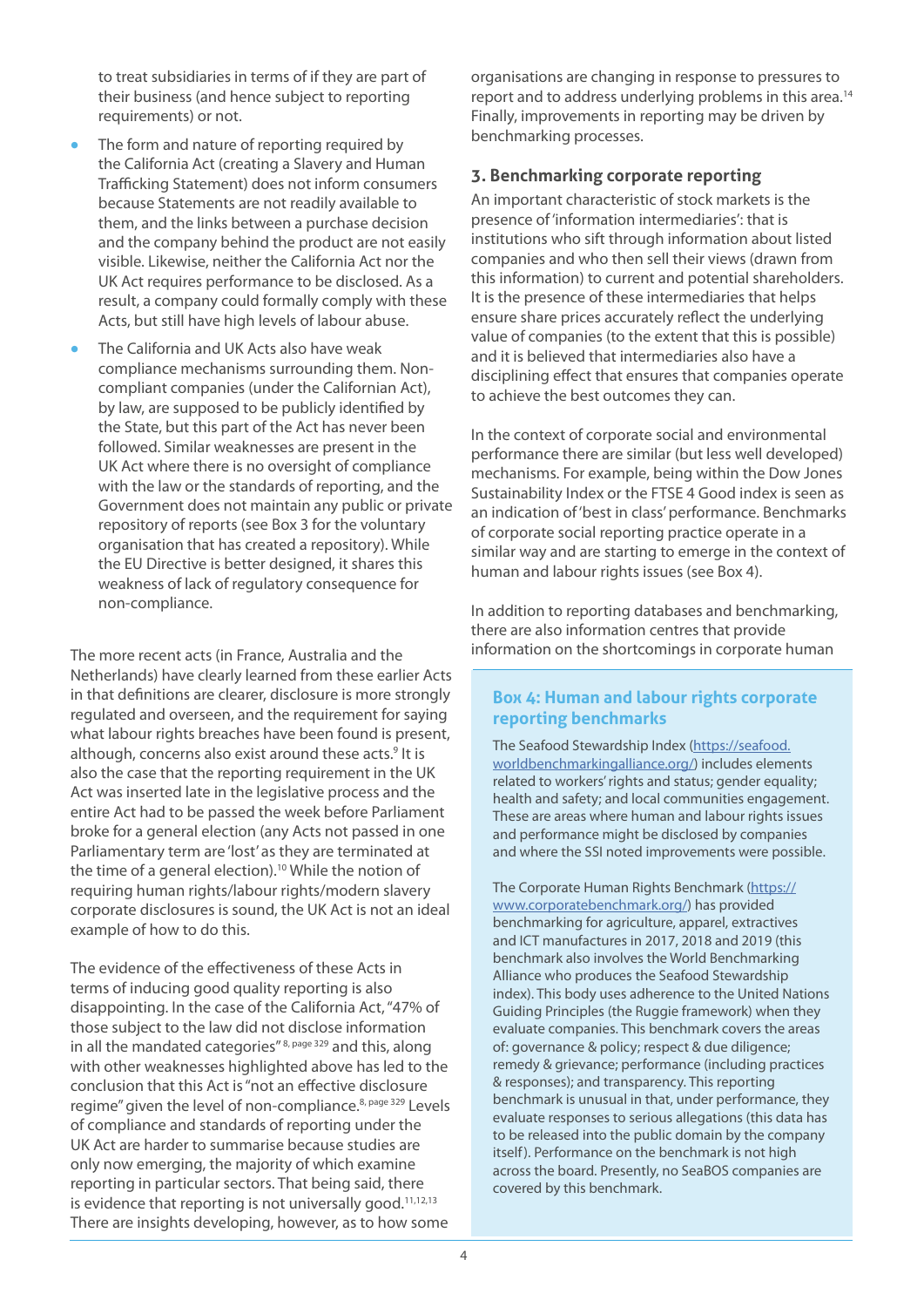rights performance. For example, the Business and Human Rights Resource Centre ([https://www.business](https://www.business-humanrights.org/en)[humanrights.org/en](https://www.business-humanrights.org/en)) contains a database (searchable by company name) of human rights concerns. Likewise, Human Rights Watch ([https://www.hrw.org/\)](https://www.hrw.org/), while being concerned with country level activities, also has some information on corporate actions.

These alternative information sources and the benchmarking of reporting performance are ways in which accountability for performance can be brought to the fore. The key insight from these activities, to date, is that over time companies are going to be expected to improve in both human/labour rights performance as well as how their reporting in this area is improving. A central way in which performance is likely to be assessed is according to the quality of reporting undertaken.

#### **4. Closing observations**

Corporate accountability for human and labour rights performance (as outlined at the outset of the brief), arises when:

- **1. There is agreement on what corporations are responsible for:** the SeaBOS commitments have captured the ambition in this area, namely: to "engage in concerted efforts to eliminate any form of modern slavery including forced, bonded and child labour in our supply chains".
- **2. Effective operational control is achieved:** this work is taking place across SeaBOS member companies, building on and further developing existing due diligence processes and providing evidence of performance in this area.
- **3. Accounts of performance have been produced:** expectations about what these accounts might entail, and SeaBOS companies are developing reporting in this area.
- **4. Engagement with a company is possible on the basis of observable poor performance:** again, this possibility exists across the SeaBOS member companies.

Taken together, there is a base from which SeaBOS companies could discharge their accountability for labour conditions in their own operations and along their supply chains. To do so would be in line with expectations (codified in the United Nations Guiding Principles on Human Rights – see also Background Brief 2) about corporate practices. While it might be dispiriting to realise that reporting in this area is currently of poor quality across the globe, this does not have to be the case. In particular, the experience of SeaBOS companies in tackling labour rights abuse, the formal commitments to eradicating forced labour and experience with reporting in general (as highlighted by performance in the Seafood Stewardship Index) suggest that there is an opportunity for SeaBOS companies to provide leadership in reporting as well as in performance terms.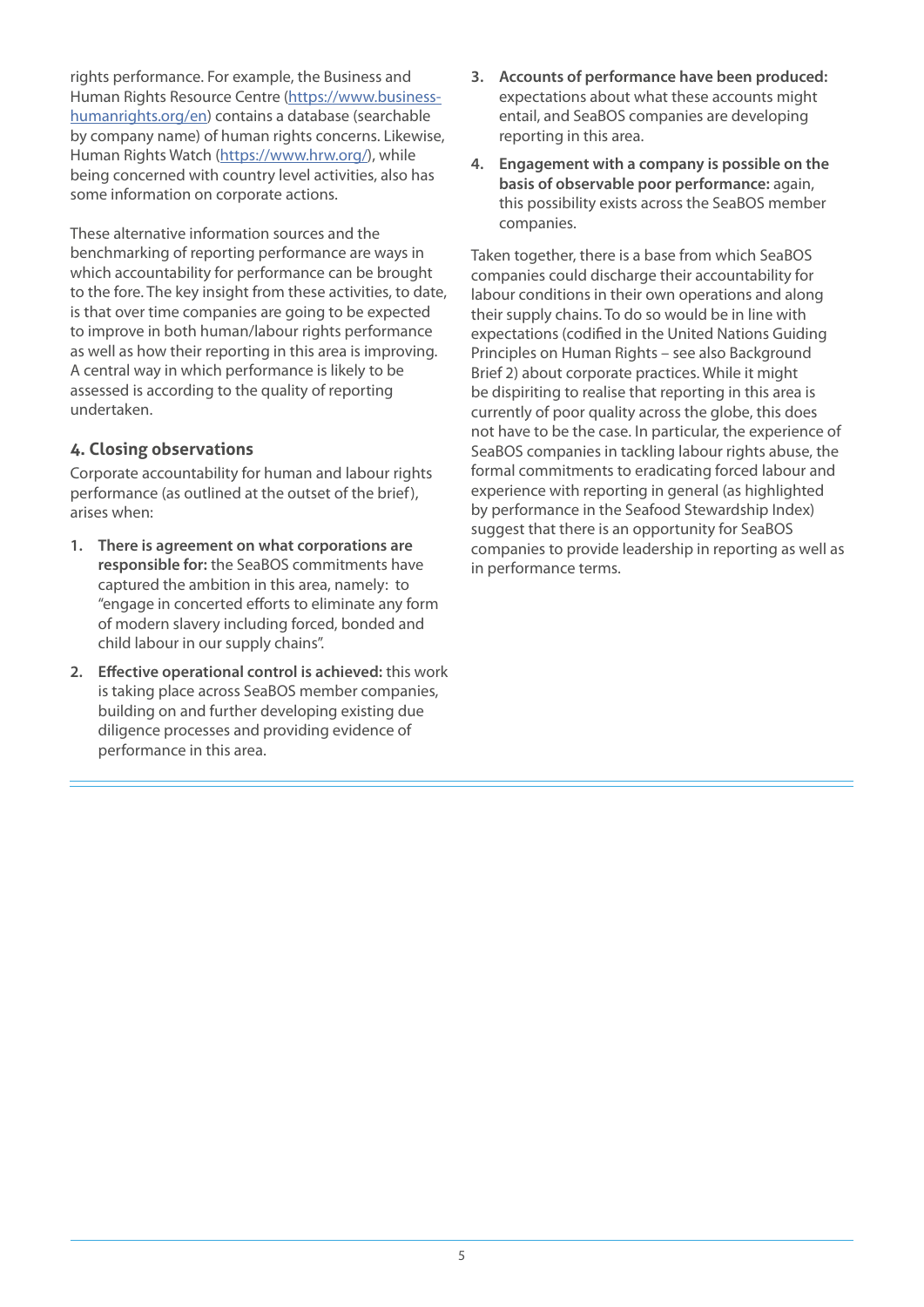#### **Reference**

- 1. Gray, R., Adams, C., and Owen, D., 2014. Accountability, Social Responsibility and Sustainability: Accounting for Society and the Environment. Pearson: London.
- 2. Mitchell, R. K., Agle, B. R., & Wood, D. J. 1997. Toward a theory of stakeholder identification and salience: Defining the principle of who and what really counts. *Academy of Management Review*, 22: 853-86.
- 3. Prakash, P. and Rappaport, A. 1977. Information inductance and its significance for accounting. *Accounting, Organizations and Society*, Vol. 2, No. 1, pp. 29-38.
- 4. Wen, S. 2016. The Cogs and Wheels of Reflexive Law Business Disclosure under the Modern Slavery Act. *Journal of Law and Society*, 43(3), 327 59.
- 5. Nonet, P. and Selznick, P. 1978. Law and Society in Transition: Toward Responsive Law.
- 6. Bebbington, J., Kirk, E. and Larrinaga-Gonzalez, C. (2012). The Production of Normativity: A comparison of reporting regimes in Spain and the UK. *Accounting, Organizations and Society*, 37(2), pp. 78-94.
- 7. Mol, A. 2006. Environmental governance in the Information Age: the emergence of informational governance. *Environment and Planning C: Government and Policy*, 24(4), 497-514.
- 8. Planitzer, J. 2016. Trafficking in human beings for the purpose of labour exploitation: can obligatory reporting by companies prevent trafficking? *Netherlands Quarterly of Human Rights*, 34(4), 318-339.
- 9. Delalieux, G. and Monquet, A-C. 2020. French law on CSR due diligence paradox: The institutionalization of soft law mechanisms through the law. *Society and Business Review*, 15(2), 125-143
- 10. Craig, G. 2017. The UK's Modern Slavery Legislation: An Early Assessment of Progress. *Social Inclusion*, 5(2), 16-27.
- 11. Independent Anti-Slavery Commissioner & University of Notthingham: Rights Lab (2018). Agriculture and Modern Slavery act reporting: Poor performance despite high risks. See - [https://www.antislaverycommissioner.co.uk/media/1220/modern-slavery-act-and-agriculture-poor](https://www.antislaverycommissioner.co.uk/media/1220/modern-slavery-act-and-agriculture-poor-performance-briefing.pdf)[performance-briefing.pdf](https://www.antislaverycommissioner.co.uk/media/1220/modern-slavery-act-and-agriculture-poor-performance-briefing.pdf)
- 12. Rogerson, M., Crane, A., Soundararajan, V. and Grosvold, J. Forthcoming. Organisational responses to mandatory modern slavery disclosure legislation: a failure of experimentalist governance? *Accounting, Auditing and Accountability Journal*, available on line.
- 13. European Coalition for Corporate Justice. *A Human Rights Review of the EU Non-Financial Reporting Directive* (not date).
- 14. Monciardini, D., Bernaz, N. and Andhov, A. Forthcoming. The Organizational Dynamics of Compliance With the UK Modern Slavery Act in the Food and Tobacco Sector. *Business and Society*, available on line.